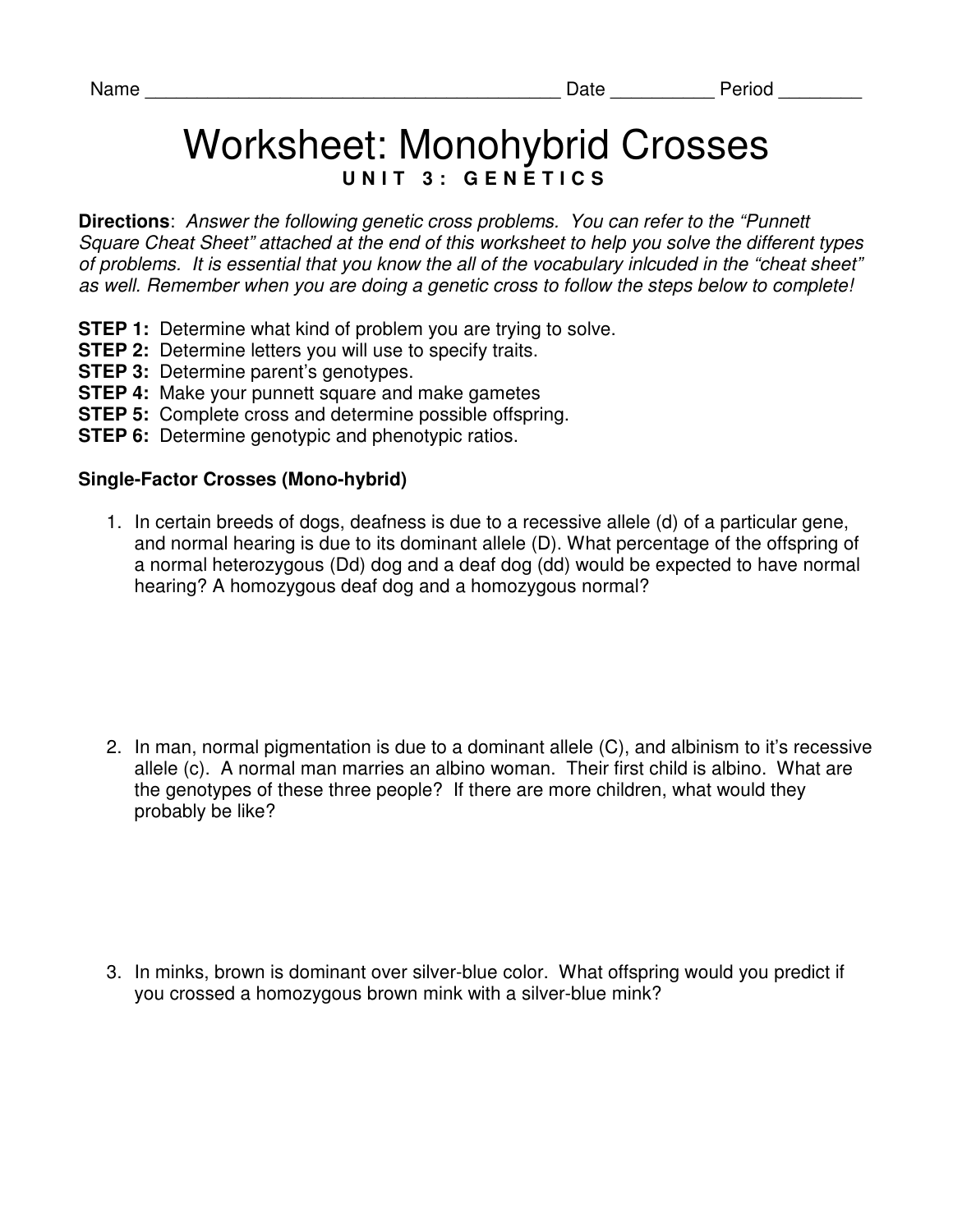4. What would the genotypic and phenotypic ratios of two  $F_2$  generation mink from the above problem be if they were crossed?

5. In snapdragons, red is not completely dominant over white flowers. What color flowers would you expect when you cross a red flower with a white flower? What would be the genotypic and phenotypic ratios of the offspring be?

6. What would you expect from a cross between two pink flowers from above? Give genotypic and phenotypic ratios.

7. In cattle red hair color and white hair color are co-dominant. A cross between a white and a red cow produces a roan colored cow. Cross a red-haired and roan colored cow. What are the genotypic and phenotypic ratios of offspring?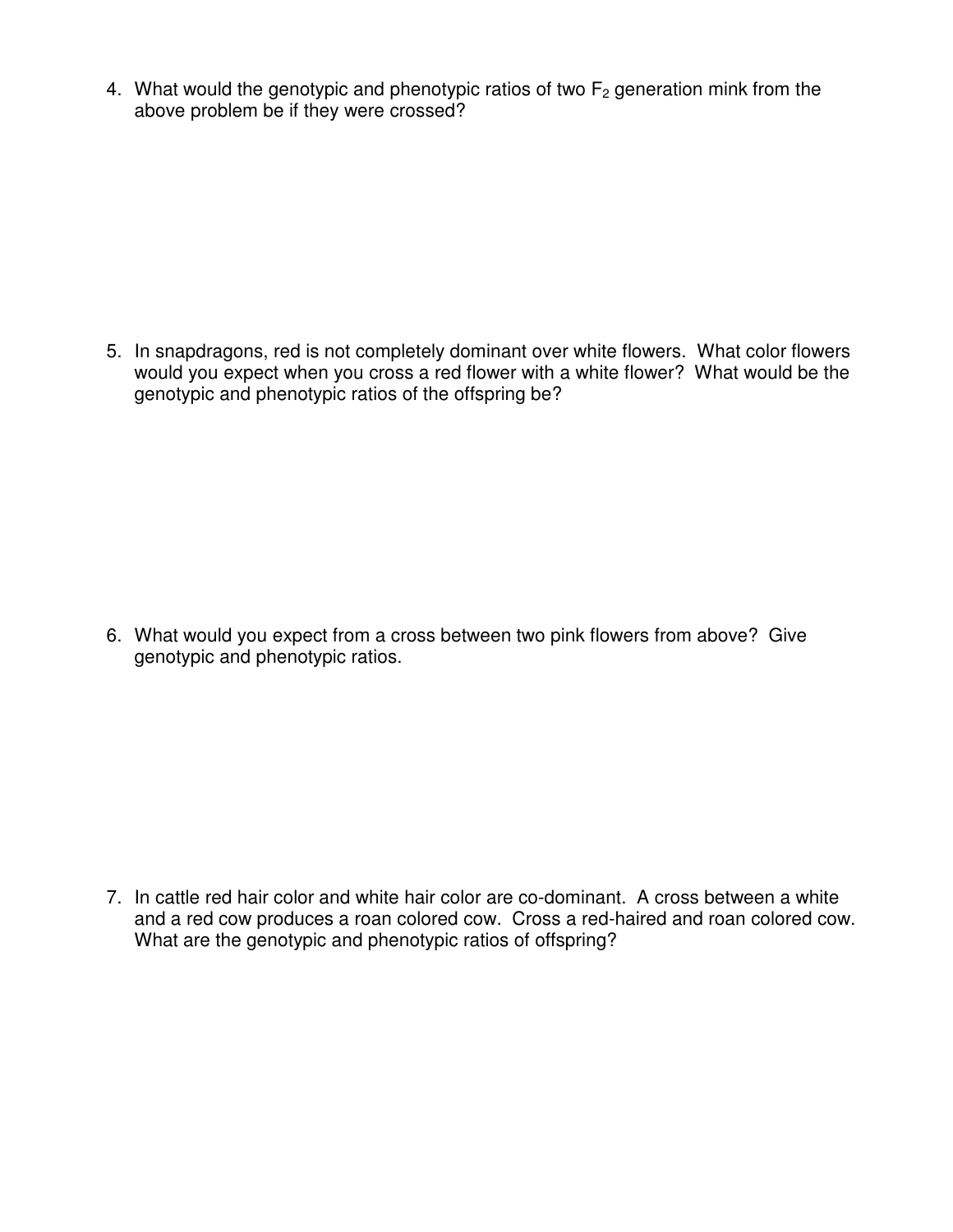8. In humans, acondroplasia "dwarfism" (D) is dominant over normal (d). A homozygous dominant (DD) person dies before the age of one. A heterozygous (Dd) person is dwarfed. A homozygous recessive individual is normal. A heterozygous dwarf man marries a dwarf heterozygous woman. Give the genotypic and phenotypic ratios of the offspring

9. In humans, free earlobes (F) is dominant over attached earlobes (f). If one parent is homozygous dominant for free earlobes, while the other has attached earlobes can they produce any children with attached earlobes? Show punnett square to answer question.

10. In humans widow's peak (W) is dominant over straight hairline (w). A heterozygous man for this trait marries a woman who is also heterozygous. Give the genotypic and phenotypic ratios of the offspring

11. In pea plants, yellow seeds (Y) are dominant and green seeds (y) are recessive. A pea plant with yellow seeds is crossed with a pea plant with green seeds. The resulting offspring have about equal numbers of yellow and green seeded plants. What are the genotypes of the parents?